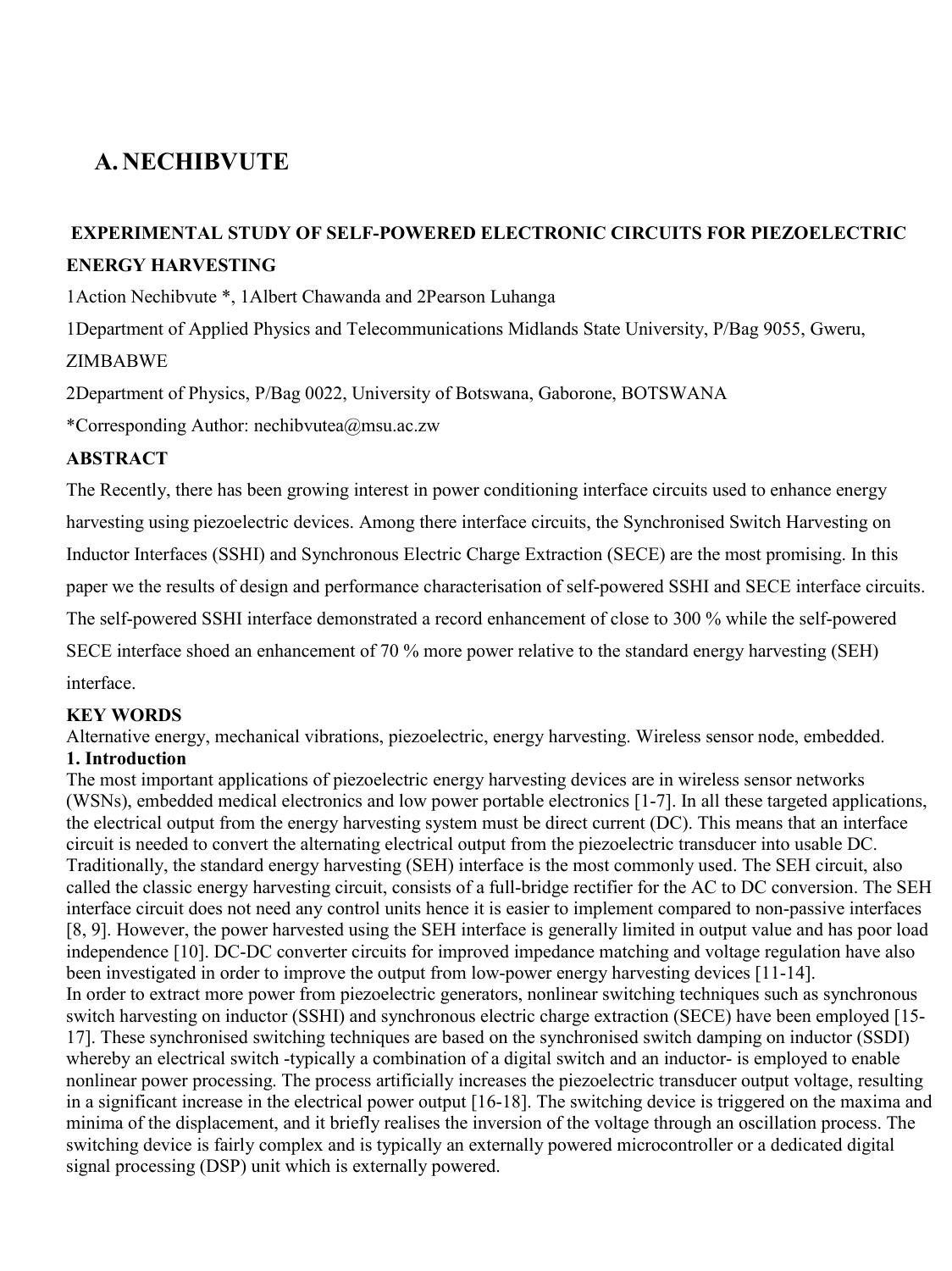While there many studies reported on the use of SSHI and SECE techniques, the majority of these studies are limited to theoretical simulations and cases where the switching and control circuitry is externally powered [15-21] . There still remain challenges in designing efficient truly self-powered energy harvesting system. Richard et al. [22] have proposed a fully self-powered switching circuit called the electronic breaker whose typical power consumption is less that 5 % of the electrostatic energy available on the piezoelectric transducer [19,20,23]. Recently Zhu et al. [24] investigated the mechanism of the self-powered circuit breaker and also established that the electronic breaker circuit can be taken to be an efficient way for implementing self-powered piezoelectric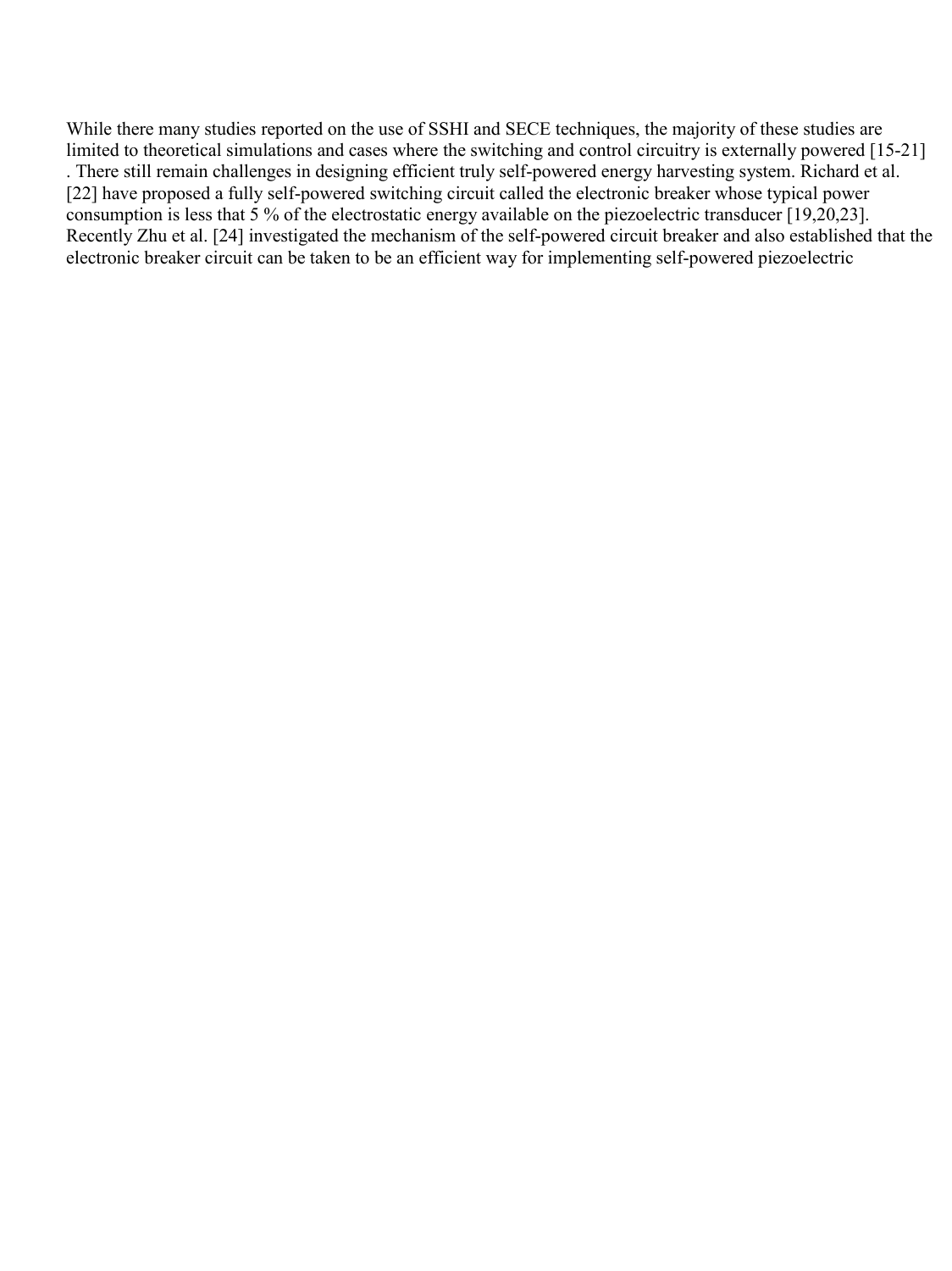vibration generators. In the reported power on the self-powered SSHI interfaces, the performance of the self-powered SSHI interfaces is mostly evaluated only under a specified vibrational excitation level [17-21]. The performance of these nonlinear switching interfaces relative to the SEH interfaces is hardly reported in literature. It is against this background that this research seeks to experimentally study the energy harvesting performance of self-powered SSHI and SECE interface circuits.

In this paper a self-powered SSHI and the SECE interface circuits circuit based on the electronic breaker circuit proposed in [24] are experimentally studied. The performance of these circuits relative to the SEH interface is studied under different vibration excitation levels. Section 2 gives an overview of the working principles of the SEH, SSHI and SECE interface circuits. Section 3 introduces the experimental details and procedures employed to study the self-powered SSHI and SECE circuits employing a geometrically optimised piezoelectric bimorph device. Section 4 presents results from experimental measurements. Finally section 5 concludes the paper.

#### **2. Overview of the Self-Powered Circuits. 2.1 Standard Energy Harvesting (SEH) Interface**

The electrical voltage generated by piezoelectric transducer device is essentially alternating (AC), yet the electronic devices in many practical applications work on a regulated direct current (DC) voltage. Electrical interface circuits are required to convert the AC signal from the piezoelectric transducer into a usable DC signal compatible with the terminal electrical load. The most common interface circuit consist of a fullwave rectifier and filter capacitor. The standard energy harvesting (SEH) interface, also called the classic interface is the simplest of all power conditioning circuits. The SEH circuit together with the associated energy waveforms is shown in Fig. 1. The standard interface circuit is fully passive, that is it does not need any control and therefore it is easier to implement and as a result is considered to be more reliable compared to non-passive interfaces [28, 29]. As shown in

Fig. 1 (a), the piezoelectric element is directly connected to the load RL through a full wave diode bridge rectifier and a smoothing capacitor Cr. The power harvested with the standard interface neglecting the rectifier diode threshold voltage is given by [30]:

 $( ) ( ) ( )$ 

where f0 is the vibration frequency, C is the clamped capacitance of the piezoelectric material,  $\theta$  is the force-voltage coupling factor and u0 represent the applied displacement. **Fig. 1** (a) Standard energy harvesting (SEH) interface (b) SEH waveforms (c) Power output Despite the simplicity and popularity of SEH interface circuit, its harvesting capability is difficult to further enhance. From the waveform shown in Fig. 1(b), in the greater part of the cycle mechanical energy is converted to electrical energy and this is represented by the positive power. However, in some intervals, the power is negative indicating that the energy returns from the electrical domain to the mechanical domain. This return phenomenon significantly inhibits the energy conversion efficiency of the standard energy harvesting approach [31].

**2.2 Self- Powered SSHI interface Circuit**  The electronic circuit breaker circuit (shown in Fig. 2), originally proposed by proposed by Richard et al. [22] has been successfully applied in the design of synchronised switching circuits by previous researchers [17,19-25] self-powered electronic design (see Fig. 2) has]. Liang and Liao [23] also presented an improved analysis of the parallel SSHI self-powered interfaces and proposed an improved circuit.

**Fig. 2** : Self-powered electronic breaker circuit [22, 24]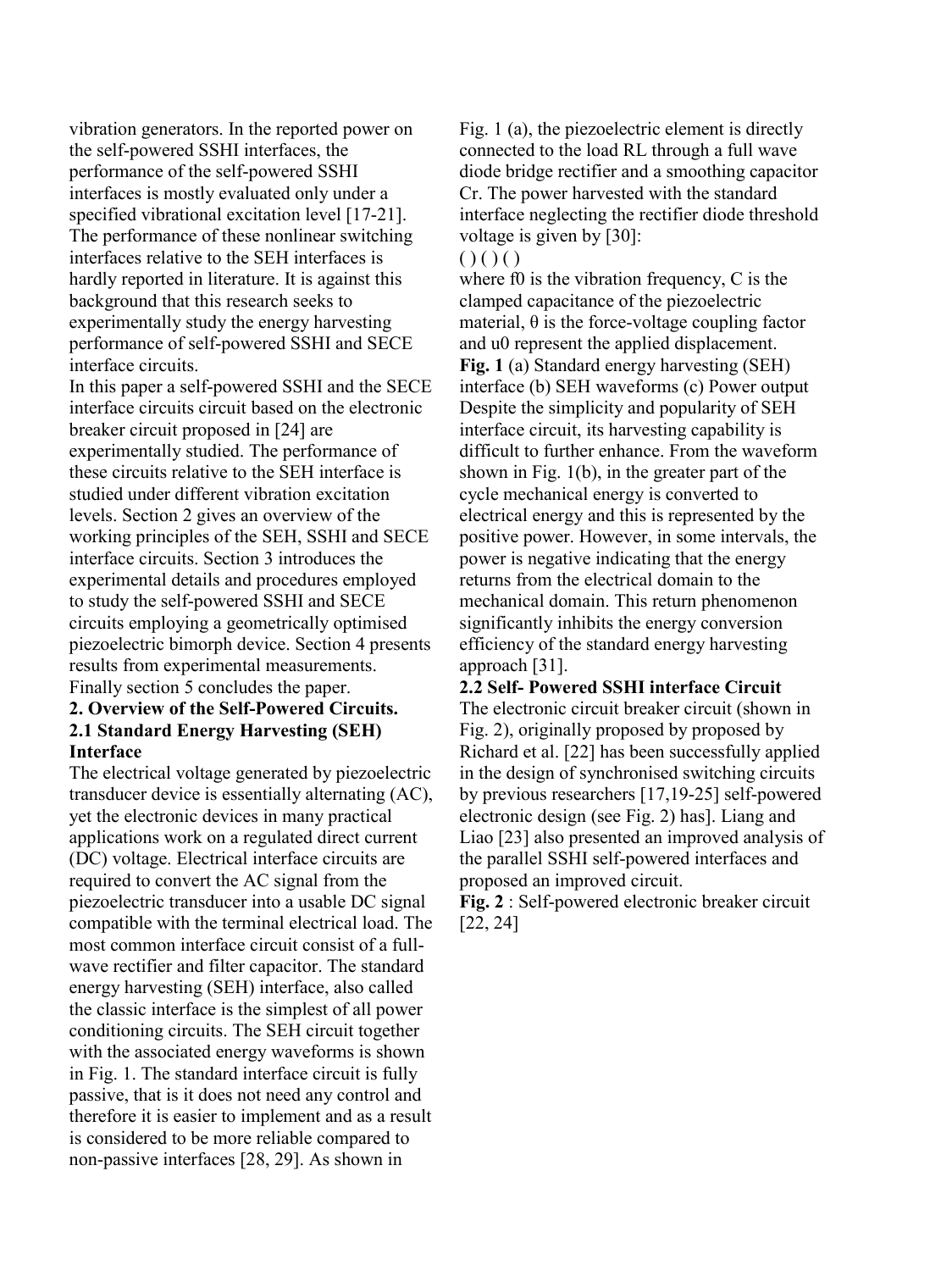The circuit in Fig. 2 consists of an envelope detector, comparator and switch. The comparator's function is to compare the piezoelectric voltage with that of the envelope voltage on capacitor C1. When envelope voltage is greater and the piezoelectric voltage, the PNP transistor T1 is in non-conducting mode. When the envelope voltage is greater than the threshold voltage, T1 is set into conducting mode. This leads to the NPN transistor T2 being triggered on and the nonlinear processing is initiated. The electronic breaker for switch on minimum displacement operates on a similar principle only that the diodes and switching transistors are of opposite polarities. Fig. 3 shows the complete circuit implementing both the maximum and minimum circuit breakers [24]. It is this self-powered SSHI circuit which is implemented in this experimental study.

### **Fig. 3**: Self-powered parallel SSHI interface [24]

# **2.2 Self- Powered SECE interface Circuit**

The self-powered SECE interface employed in this study is shown in Fig. 4. This selfpowered SECE interface circuit was initially proposed and theoretically analysed by Zhu et al [17].

# **Fig. 4: Self-powered SECE interface (After Zhu [17])**

As noted earlier, the piezoelectric element is in open circuit phase most of the time. In this phase, transistors T1 and T2 in the electronic breaker circuit blocked and hence are nonconducting. When the peak displacement of the vibrating structure is reached, the transistors T1 and T2 are now in conducting mode, and results in the charge accumulated on piezoelectric capacitance Cp being transferred into the inductor L through D3 and T2. The energy transfer process is completed when the current through the primary winding of the flyback transformer reaches its maximum value and the voltage across the transformer drops to zero. Unlike the standard transformer whose only function is to coupling energy from the primary to the secondary windings, the flyback transformer also functions to store energy within the air gap.

### **3. Experimental Procedures and Materials**

A geometrically optimised piezoelectric series bimorph device with a proof mass was used as the energy harvesting transducer. The device was fabricated using two PSI-5H4E ceramic patches with nickel-plated electrodes (Piezo Systems Inc, USA) bonded to a stainless steel using conducting epoxy glue (Circuit Works, USA). The piezoelectric patches were electrically connected in series. The total device volume is about 5.5 mm3. Table 1 gives the dimensions of the piezoelectric bimorph beam. The values of electrical components for the self-powered SSHI are given in Table 2 while those for self-powered SECE are shown in Table 3. Fig. 5 shows a photograph of the self-powered SSHI interface circuit on breadboard. **Table 1** Dimensions of the piezoelectric

# device. **Dimensions**

### **(Thickness x Width x thickness)**

| $0.120$ mm x 4.0 mm x |
|-----------------------|
| 28.25 mm              |
| $0.127$ mm x 4.0 mm x |
| 9.41 mm               |
| $7.000$ mm x $4.0$ mm |
| x18.83 mm             |
|                       |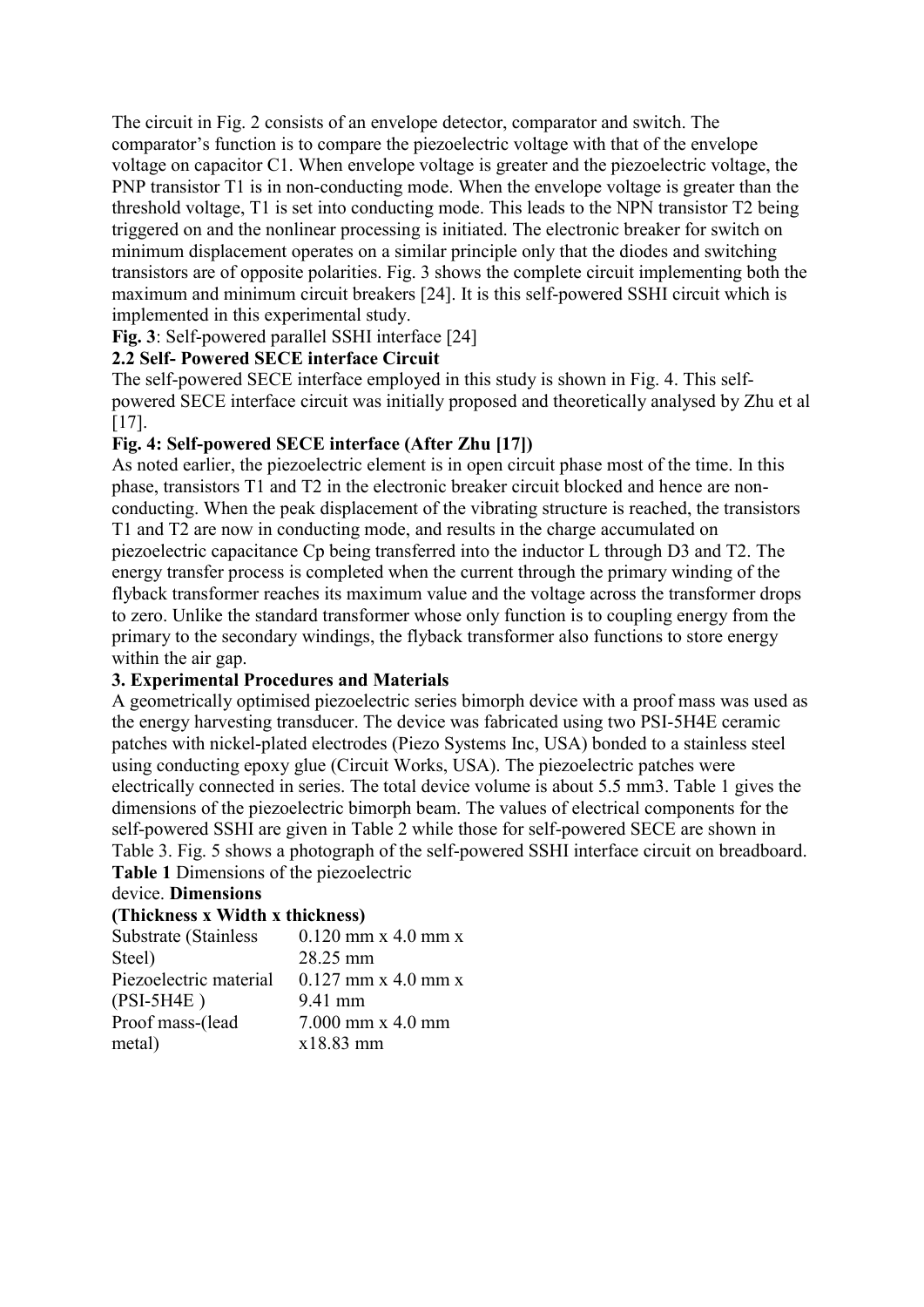(MCU) that is used to control all sensor node activities and performs some local processing. The communications subsystem comprises mainly the RF transceiver with the amplifiers and associated electronics. The RF transceiver enables the wireless module to communicate and transmit the processed sensor data. The power unit (which is usually an on-board battery or an embedded energy harvesting power generator) and external and/or on chip memories are also part of the system.

The total power consumed in the wireless sensor node is the sum of the powers dissipated by the individual subsystems of the sensor electronics. The sensing subsystem consumes  $6\%$  – 20 %; computing subsystem 15 % – 30 %; and the communication subsystem ∼ 60 %, of the total consumed power [10]. Table 1 shows the power consumption levels of some commercial wireless sensor devices for WSNs.

The supply voltage of sensor nodes might be achieved by two lithium AA-batteries in series, where one AA-battery has a nominal voltage of 1.5 V and an effective capacity of 3000 mAh [11]. Power availability is a critical constraint in wireless sensor devices and power consumption is minimised by optimising the relative amount of time spent in low-power sleep mode and reducing the active mode time. That is, wireless sensor nodes spend most of their time in sleep mode. The only part of the system that stays awake is the real time clock (RTC) and is responsible for keeping the time and waking

up the wireless sensor node to measure a sensor input. A fast processing core enables the microprocessing unit to execute the control algorithm very quickly, enabling a rapid return to low-power sleep mode and thereby minimising the power-hungry area under the current consumption curve. With a well-managed power control management and duty-cycling techniques, an ideal wireless sensor node has a power consumption of about 100 μW for a life time operation [12-13].

Li-ion and thin film batteries still dominate energy sources for low power devices. They are generally considered a cheap, convenient and the best solution available in terms of energy density. Replacement, recharging, and environmental disposal of batteries present hazardous and costly challenges [14-16]. Furthermore, the size of the batteries is often larger compared to the devices they are meant to power while at the same time reducing the battery dimensions compromises the power density. For these reasons, alternative solutions to batteries need to be sought, and ambient energy harvesting devices are the potential alternatives. Advances in energy harvesting research together with improvements in node integration will make battery-less infinite-life sensor networks realisable [9].

| <b>Table 1 Power</b><br>consumption of<br>some<br>commercial<br>wireless sensor<br>nodes [17-20].<br><b>Sensor node</b> | Tinynode [17] | <b>MICAz</b> [18] | <b>Tmote Sky[19]</b> | Imote $2$ [20] |
|-------------------------------------------------------------------------------------------------------------------------|---------------|-------------------|----------------------|----------------|
| Microcontroller                                                                                                         | TIMSP430      | ATmega128L        | TIMSP430             | Intel PXA271   |
| RAM memory                                                                                                              | 10kB          | 4kB               | 10kB                 | 256 kB         |
| Flash Memory                                                                                                            | 48 kB         | 128 kB            | 48 kB                | 32 MB          |
| External/SDRA                                                                                                           | 512 kB        | 512 kB            | 1024 kB              | 32 MB          |
| M                                                                                                                       |               |                   |                      |                |
| Radio chip                                                                                                              | <b>XE1205</b> | CC2420            | CC2420               | CC2420         |
| Radio                                                                                                                   | 868 MHz       | $2.4$ GHz         | $2.4$ GHz            | $2.4$ GHz      |
| frequency                                                                                                               |               |                   |                      |                |
| Data Rate                                                                                                               | $152.3$ kbps  | 250 kbps          | 250 kbps             | 250 kbps       |